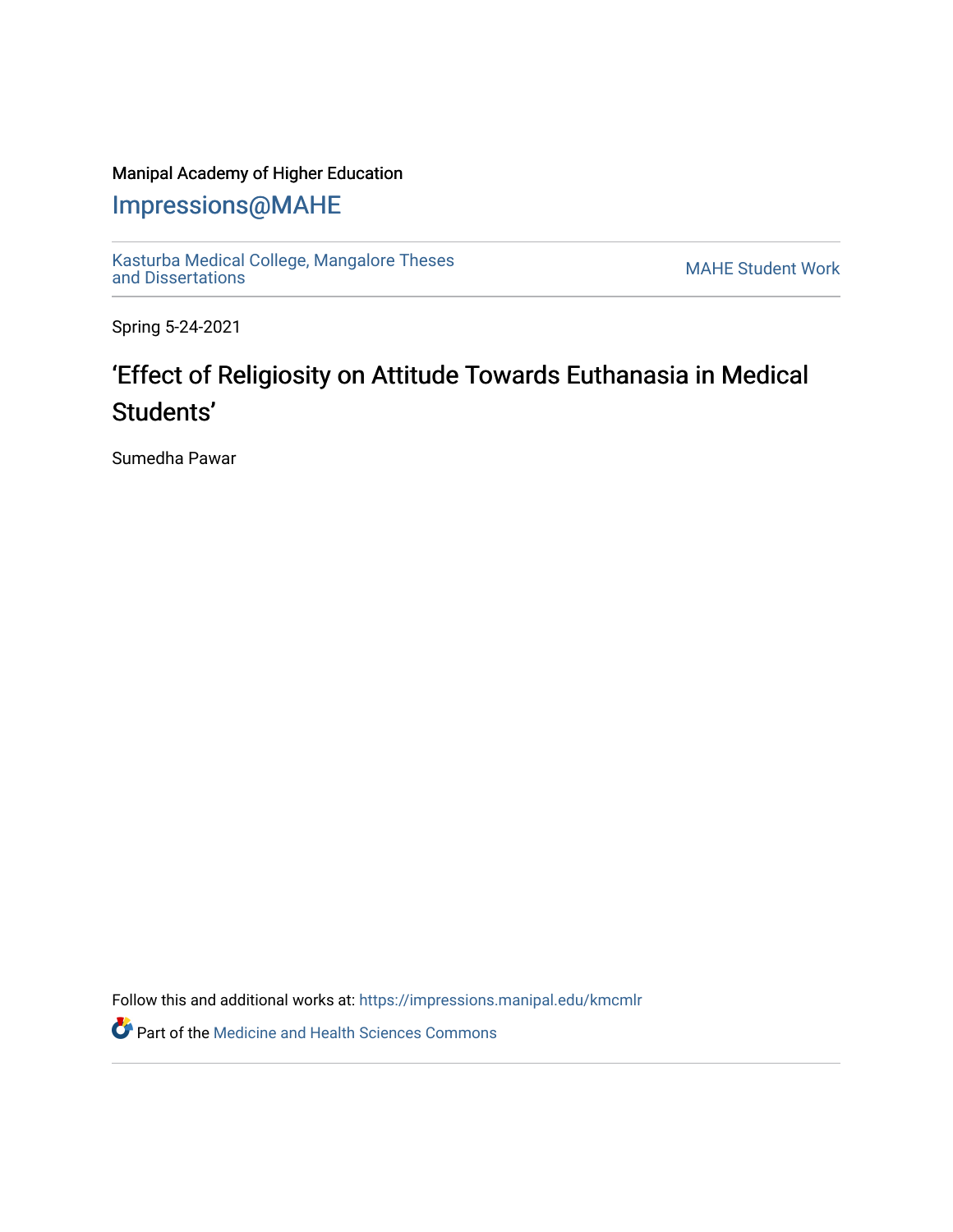## **EFFECT OF RELIGIOSITY ON ATTITUDE TOWARDS EUTHANASIA IN MEDICAL STUDENTS.**

### **SUMEDHA PAWAR** & **Mr. GAUTHAM KRISHNAN**

#### **ABSTRACT**

**Objective:** The study aimed to assess the impact of Religiosity on Attitude towards Euthanasia among medical students.

**Study method:** A quantitative Cross sectional design was used to assess the impact of Religiosity on attitude towards euthanasia. 209  $I - \gamma$  ear medical students participated in the study and were given data collection tools such as socio – demographic sheet, Attitude towards euthanasia scale, Centrality of religiosity scale and Lester's attitude towards euthanasia scale. After obtaining informed consent from the participants, data was collected and correlation and regression analysis were administered.

**Results:** It has been found that there is a negative correlation between No Recovery (NR) dimension of ATE and overall religiosity, religious private practice, and religious experience dimensions. Overall religiosity has also been seen to predict the favourability towards euthanasia in various dimensions such as mode of administration (active and passive euthanasia), internal locus of control (doctor's authority), patient's condition (severe pain / no recovery). Specifically, religious intellect has been seen to promote a positive attitude towards euthanasia in all the dimensions of ATE. Further, the results suggest that religious private practice predicts the favourability towards euthanasia when the patient requests it. On the contrary, results also suggest that religious experience predicts a negative attitude towards euthanasia in dimensions such as mode of administration (active and passive euthanasia) and